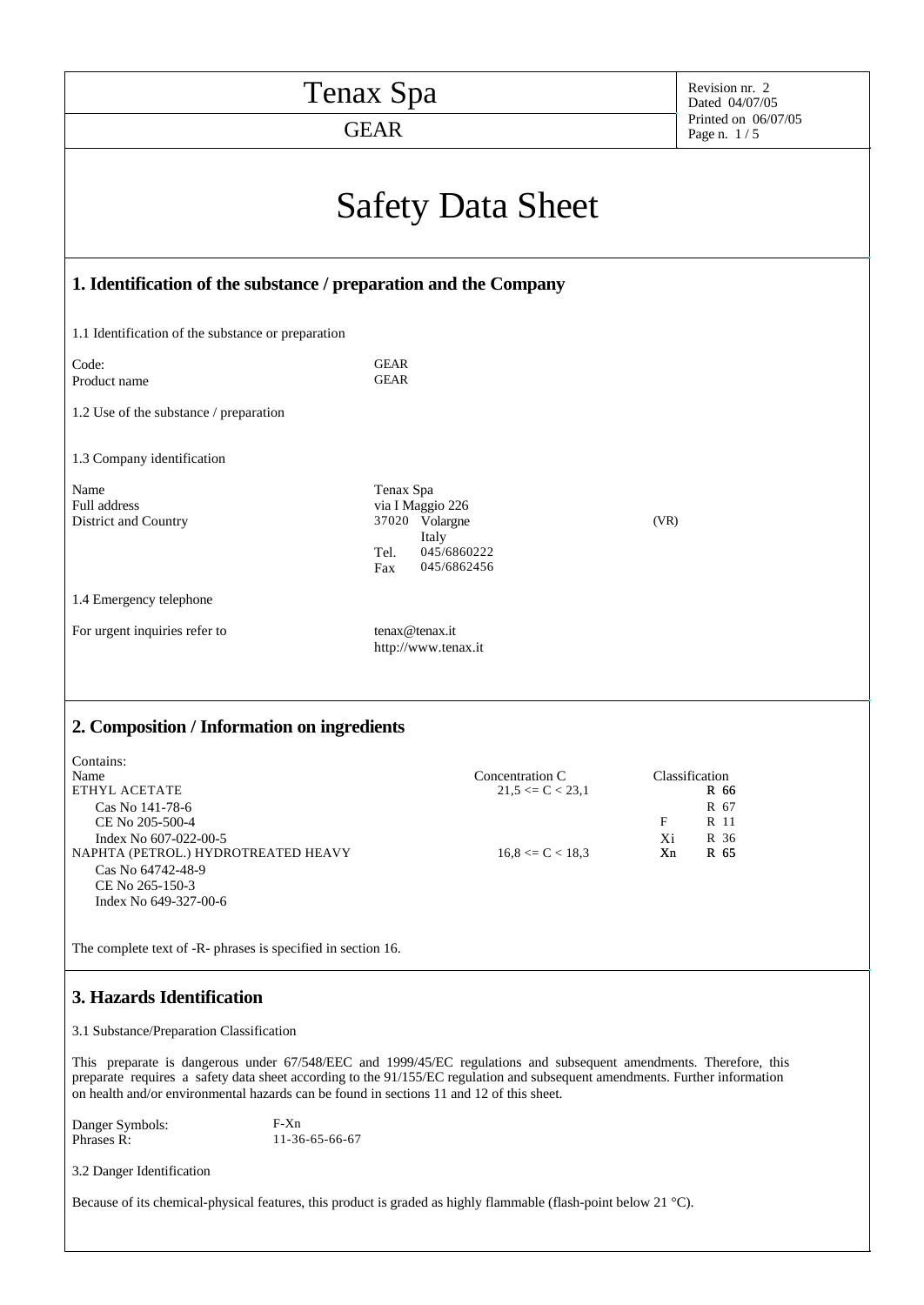# Tenax Spa

### GEAR

Revision nr. 2 Dated 04/07/05 Printed on 06/07/05 Page n. 2 / 5

IRRITATING TO EYES.

HARMFUL: MAY CAUSE LUNG DAMAGE IF SWALLOWED. REPEATED EXPOSURE MAY CAUSE SKIN DRYNESS OR CRACKING. VAPOURS MAY CAUSE DROWSINESS AND DIZZINESS.

#### **4. First aid measures**

EYES: Irrigate copiously with clean, fresh water for at least 15 minutes. Seek medical advice.

SKIN: Wash immediately with plenty of water. Remove contaminated clothing. If irritation persists, seek medical attention. Wash contaminated clothing before using them again.

INHALATION: Remove to open air. If breathing is irregular, seek medical advice.

INGESTION: Obtain immediate medical attention. Induce vomiting only if indicated by the doctor. Never give anything by mouth to an unconscious person.

### **5. Fire-fighting measures**

Closed containers exposed to the heat of a fire may lead to pressure rise and explode. For information on environmental and health risks, protection of the respiratory airways, ventilation and individual protective measures, refer to the other sections of this sheet.

Extinguishing measures: CO2, foam, chemical powder for flammable liquids. Water may not be effective to extinguish the fire, nevertheless it should be used to cool the containers exposed to flames and prevent fires and explosions. For leakage and spillage that have not caught fire, nebulized water may be used to disperse the flammable vapours and protect the people involved in stopping the leakage.

Equipment: wear equipment complete with helmet and face shield and protection of the neck, selfbreathing apparatus at pressure or demand, insulative jacket and trousers, with bands around the arms, legs and waist.

#### **6. Accidental release measures**

Exclude sources of ignition. Cover with inert absorbent material. Collect spillages by means of sparkproof equipment. Use water only to remove residuals, so as not to run the risk of entering the sewer.

Do not let the product dry. Contaminated clothes must be left to soak in water before washing. In order to choose safety measures and protection equipment, please see the other sections of this sheet.

Spillage in waters: remove the liquid from the surface with flameproof pumps or manual pumps or suitable absorbent material. Resort to sinking and/or dispersion of the product with suitable substances in open waters, if permitted by the law.

### **7. Handling and storage**

Avoid the accumulation of electrostatic charges. Store the containers sealed and in a well ventilated place. Vapours may ignite with explosion, it is therefore necessary to avoid accumulation keeping the windows and doors open, ensuring crossventilation. Without adequate ventilation, the vapours may accumulate at the bottom and ignite at a distance, if triggered off, with the risk of flashback. Keep far away from sources of heat, sparks and naked flames. Do not smoke, use matches or lighters. Keept the containers earthed while decanting and wear antistatic boots.

Vigorous stirring and flow through the pipings and equipment may cause the formation and accumulation of electrostatic charges due to the low conductivity of the product. In order to avoid the risk of fire outbreak and explosion never use compressed air during movement.

#### **8. Exposure control / personal protection.**

ETHYL ACETATE - TLV TWA 1440 mg/m3 ACGIH

TLV of solvent mixture: 1440 mg/mc

In order to minimize exposure as far as possible, it is strongly recommended to use adequate individual protective measures, such as: masks suitable for the product, goggles, gloves and overall. Do not eat, drink or smoke while handling it. Accurately wash the hands with soap and water before meals and at the end of the work shift.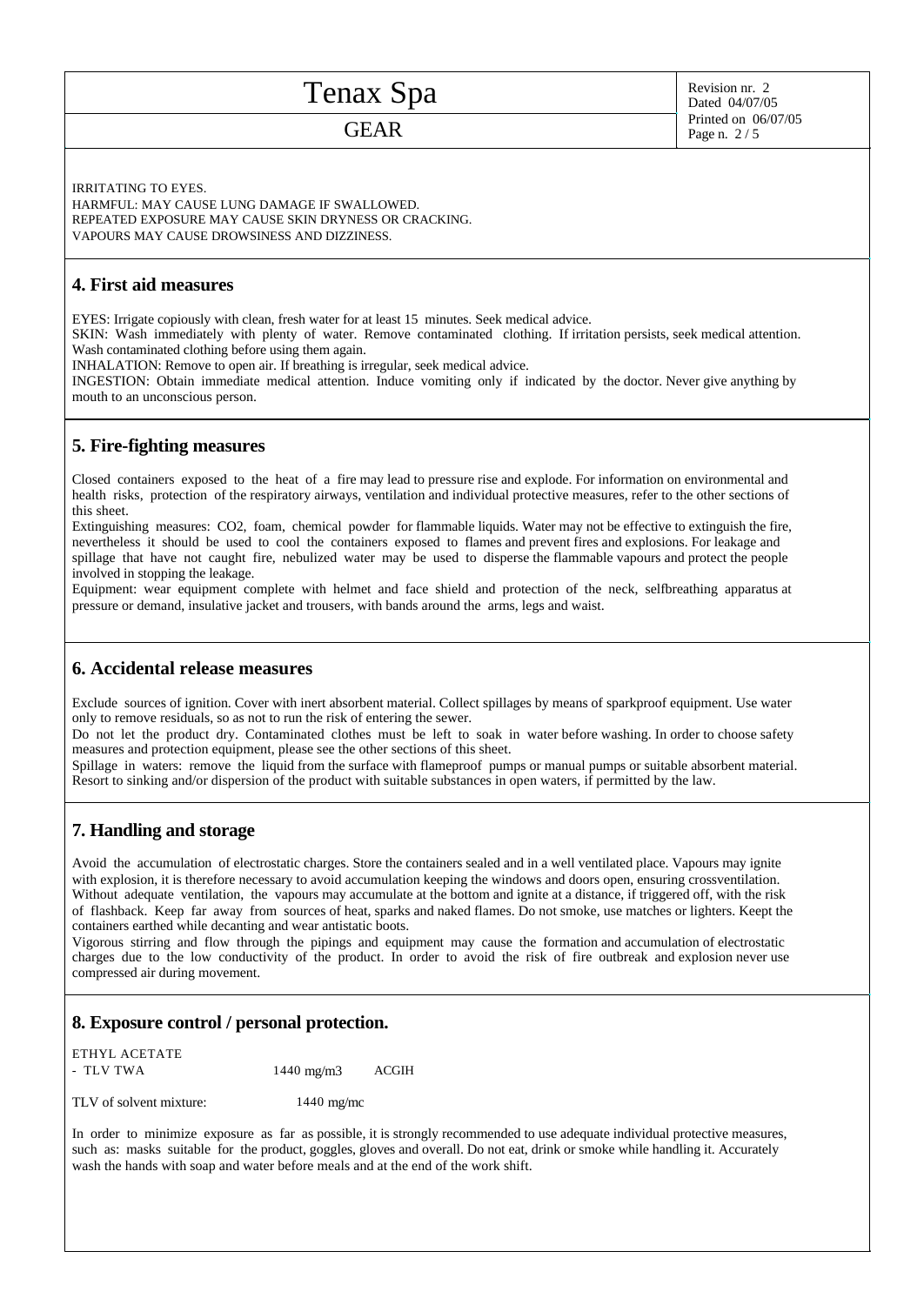| Tenax Spa                              | Revision nr. 2<br>Dated 04/07/05                                     |                                    |
|----------------------------------------|----------------------------------------------------------------------|------------------------------------|
| <b>GEAR</b>                            |                                                                      | Printed on 06/07/05<br>Page n. 3/5 |
|                                        |                                                                      |                                    |
| 9. Physical and chemical properties    |                                                                      |                                    |
| Colour                                 | <b>WATERLOOK</b>                                                     |                                    |
| Odour                                  | <b>AROMATIC</b>                                                      |                                    |
| Appearance                             | <b>LIQUID</b>                                                        |                                    |
| Solubility                             | <b>NOT SOLUBLE IN WATER</b>                                          |                                    |
| Viscosity                              | $5 - 10$                                                             |                                    |
| Vapour density                         | N.A.                                                                 |                                    |
| Evaporation speed                      | N.A.                                                                 |                                    |
| Comburent properties                   | N.A.                                                                 |                                    |
| Partition coefficient: n-octanol/water | N.A.                                                                 |                                    |
| pH                                     | N.A.                                                                 |                                    |
| Boiling point                          | N.A.                                                                 |                                    |
| Flash point<br>$\,<\,$                 | 21<br>$\rm ^{\circ}C$                                                |                                    |
| <b>Explosive properties</b>            | N.A.                                                                 |                                    |
| Vapour pressure                        | N.A.                                                                 |                                    |
| Specific gravity                       | 0,8<br>Kg/l                                                          |                                    |
| VOC:                                   | 40,00 %<br>320,00 g/litre of preparation<br>$\overline{\phantom{a}}$ |                                    |
| VOC (volatile carbon) :                | 27,23 %<br>- 217,86 g/litre of preparation                           |                                    |

- 217,86 g/litre of preparation

#### **10. Stability and reactivity**

The product is stable in normal conditions of use and storage. When heated or in the event of a fire, carbonoxides may be released and vapours which are dangerous to health. The vapours may also form explosive mixtures with the air.

Ethyl acetate may decompose when heated with water and reacts with strong oxidizing agents (see INRS NIS FORM N18, ED. 1991).

#### **11. Toxicological information**

Acute effects: stinging eyes. Symptoms may include: rubescence, edema, pain and lachrymation. Vapour inhalation may moderately irritate the upper respiratory trait. Contact with skin may cause slight irritation. Ingestion may cause health problems, including stomach pain and sting, nausea and sickness.

The introduction of even small quantities of this liquid into the respiratory system in case of ingestion or vomit may cause bronchopneumonia and pulmonary edema.

This product may have a degreasing action on the skin, producing dryness and chapped skin after repeated exposure. This product contains highly volatile substances, which may cause serious depression of the central nervous system (CNS) and have negative effects, such as drowsiness, dizziness, slow reflexes, narcosis.

#### **12. Ecological information**

Use this product according to good working practices. Avoid litter. Inform the competent authorities, should the product reach waterways or sewers or contaminate soil or vegetation.

#### **13. Disposal consideration**

Consider the possibility of burning the product in a suitable incenerator. Acid or basic products must always be neutralized before undergoing any treatment, including biological treatment whenever feasible. If the waste is solid, it can be disposed of in a landfill.

#### **14. Transport information**

These goods must be transported by vehicles authorized to the carriage of dangerous goods according to the provisions set out in the current edition of the Code of International Carriage of Dangerous Goods by Road (ADR) and in all the applicable national regulations. These goods must be packed in their original packagings or in packagings made of materials resistant to their content and not reacting dangerously with it. People loading and unloading dangerous goods must be trained on all the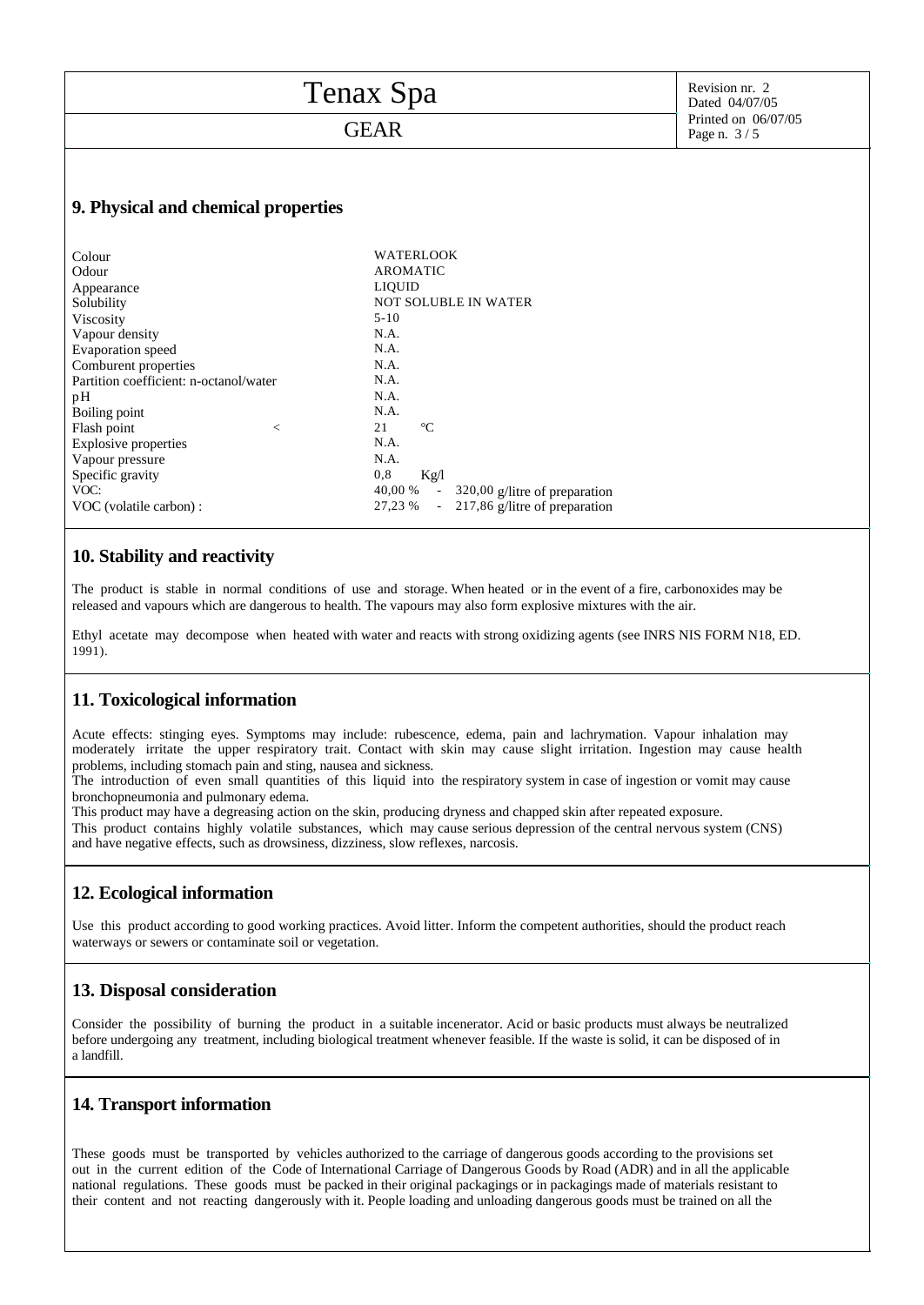| Tenax Spa                                                                                                                                                                                                                                                                                                                                                                                                                                                                                                                                                                                                                                                                                              |                                                     |                                          | Revision nr. 2<br>Dated 04/07/05   |  |  |  |
|--------------------------------------------------------------------------------------------------------------------------------------------------------------------------------------------------------------------------------------------------------------------------------------------------------------------------------------------------------------------------------------------------------------------------------------------------------------------------------------------------------------------------------------------------------------------------------------------------------------------------------------------------------------------------------------------------------|-----------------------------------------------------|------------------------------------------|------------------------------------|--|--|--|
| <b>GEAR</b>                                                                                                                                                                                                                                                                                                                                                                                                                                                                                                                                                                                                                                                                                            |                                                     |                                          | Printed on 06/07/05<br>Page n. 4/5 |  |  |  |
| risks deriving from these substances and on all actions that must be taken in case of emergency situations.                                                                                                                                                                                                                                                                                                                                                                                                                                                                                                                                                                                            |                                                     |                                          |                                    |  |  |  |
| Road and rail transport:                                                                                                                                                                                                                                                                                                                                                                                                                                                                                                                                                                                                                                                                               |                                                     |                                          |                                    |  |  |  |
| ADR:<br>Packing Group:<br>Label:<br>Nr. Kemler:<br>Proper Shipping Name:<br>Special Provision:                                                                                                                                                                                                                                                                                                                                                                                                                                                                                                                                                                                                         | UN: 1993<br>3<br>$\rm II$<br>3<br>33<br>640D        | Flammable liquid, n.o.s. (ETHYL ACETATE) |                                    |  |  |  |
| Carriage by sea (shipping):                                                                                                                                                                                                                                                                                                                                                                                                                                                                                                                                                                                                                                                                            |                                                     |                                          |                                    |  |  |  |
| IMO class:<br>Packing Group:<br>Label:<br>EMS:<br>Proper Shipping Name:                                                                                                                                                                                                                                                                                                                                                                                                                                                                                                                                                                                                                                | UN: 1993<br>3<br>$\mathbf{I}$<br>3<br>$F-E$ , $S-E$ | Flammable liquid, n.o.s. (ETHYL ACETATE) |                                    |  |  |  |
| Transport by air:<br>IATA:                                                                                                                                                                                                                                                                                                                                                                                                                                                                                                                                                                                                                                                                             |                                                     |                                          |                                    |  |  |  |
| Packing Group:<br>Label:<br>Cargo:                                                                                                                                                                                                                                                                                                                                                                                                                                                                                                                                                                                                                                                                     | 3<br>UN: 1993<br>$_{\rm II}$<br>3                   |                                          |                                    |  |  |  |
| Packaging instructions:<br>Pass.:                                                                                                                                                                                                                                                                                                                                                                                                                                                                                                                                                                                                                                                                      | 307                                                 | Maximum quantity:                        | 60 L                               |  |  |  |
| 305<br>$5 L$<br>Packaging instructions:<br>Maximum quantity:<br>15. Regulatory information<br>Xn<br>F                                                                                                                                                                                                                                                                                                                                                                                                                                                                                                                                                                                                  |                                                     |                                          |                                    |  |  |  |
| <b>HARMFUL</b>                                                                                                                                                                                                                                                                                                                                                                                                                                                                                                                                                                                                                                                                                         |                                                     | Y.<br><b>HIGHLY FLAMMABLE</b>            |                                    |  |  |  |
| $-$ R11<br>HIGHLY FLAMMABLE.<br>$-R36$<br>IRRITATING TO EYES.<br>- R65<br>HARMFUL: MAY CAUSE LUNG DAMAGE IF SWALLOWED.<br>- R66<br>REPEATED EXPOSURE MAY CAUSE SKIN DRYNESS OR CRACKING.<br>VAPOURS MAY CAUSE DROWSINESS AND DIZZINESS.<br>- R67<br>$-S9$<br>KEEP CONTAINER IN A WELL-VENTILATED PLACE.<br>$-$ S <sub>13</sub><br>KEEP AWAY FROM FOOD, DRINK AND ANIMAL FEEDINGSTUFFS.<br>$- S16$<br>KEEP AWAY FROM SOURCES OF IGNITION - NO SMOKING.<br>$-$ S <sub>25</sub><br>AVOID CONTACT WITH EYES.<br>$-$ S33<br>TAKE PRECAUTIONARY MEASURES AGAINST STATIC DISCHARGES.<br>$-$ S62<br>IF SWALLOWED, DO NOT INDUCE VOMITING: SEEK MEDICAL ADVICE IMMEDIATELY AND<br>SHOW THIS CONTAINER OR LABEL. |                                                     |                                          |                                    |  |  |  |
| Contains:<br>NAPHTA (PETROL.) HYDROTREATED HEAVY                                                                                                                                                                                                                                                                                                                                                                                                                                                                                                                                                                                                                                                       |                                                     |                                          |                                    |  |  |  |
| Danger labelling under regulations 67/548/EEC and 1999/45/EC and following amendments and adjustments.                                                                                                                                                                                                                                                                                                                                                                                                                                                                                                                                                                                                 |                                                     |                                          |                                    |  |  |  |
| Workers exposed to this chemical agent must undergo health checks according to regulation 98/24/EC.                                                                                                                                                                                                                                                                                                                                                                                                                                                                                                                                                                                                    |                                                     |                                          |                                    |  |  |  |
|                                                                                                                                                                                                                                                                                                                                                                                                                                                                                                                                                                                                                                                                                                        |                                                     |                                          |                                    |  |  |  |